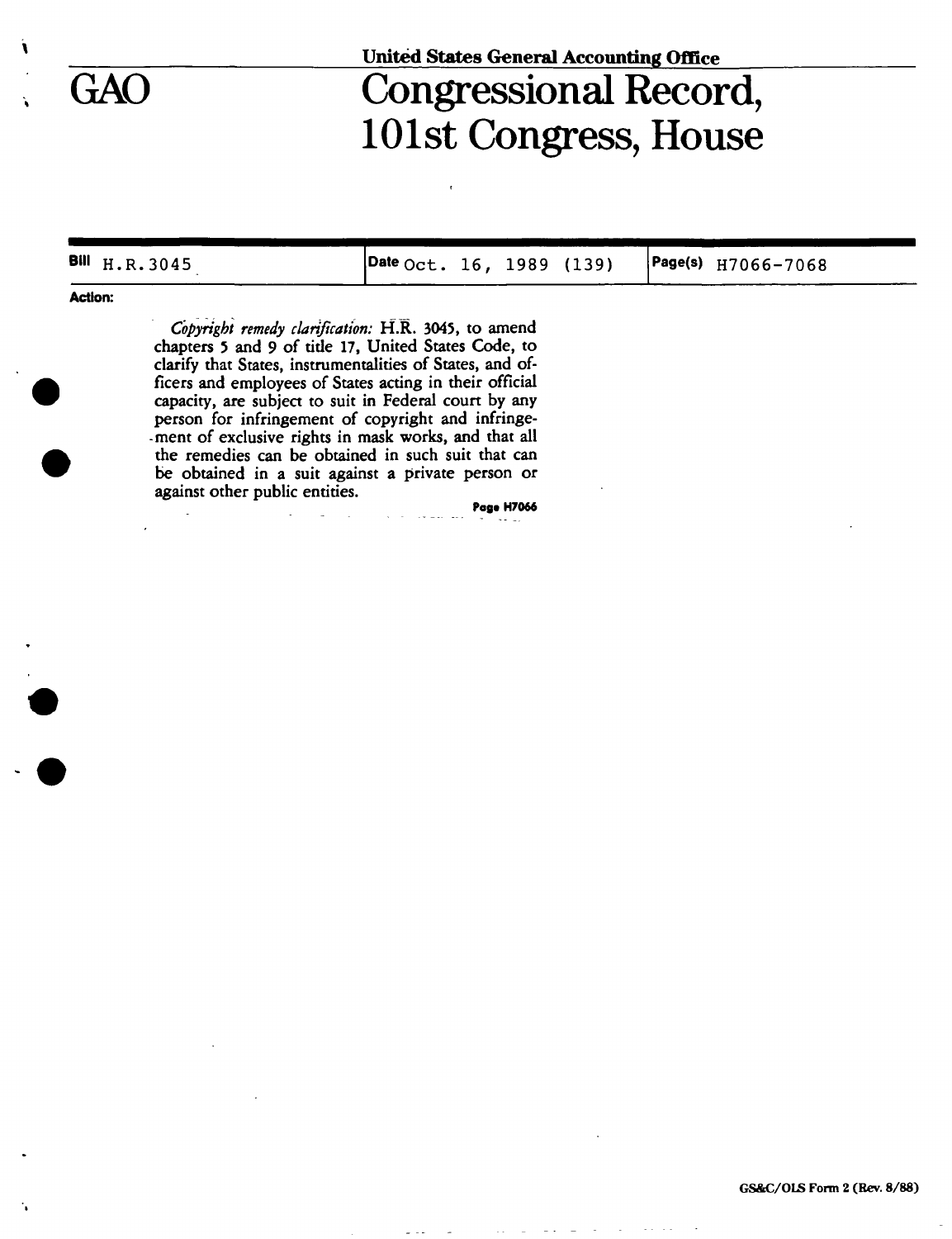### COPYRIGHT REMEDY CLARIFICATION ACT

Mr. KASTENMEIER. Mr. Speaker, I move to suspend the rules and pass the bill  $(H.R. 3045)$  to amend chapters 5 and 9 of title 17, United States Code, to clarify that States, instrumentalities of States, and officers and employees of States acting in their official capacity, are subject to suit in Federal court by any person for infringement of copyright and infringement of exclusive rights in mask works, and that all the remedies can be obtained in such suit that can be obtained in a suit against a private person or against other public entities. The Clerk read as follows:

#### H.R. 3045

*Be it enacted by the Senate and House of Representatives of the United States of America in Congress assembled,*  **SECTION 1. SHORT TITLE.** 

This Act may be cited as the "Copyright

Remedy Clarification Act". **SEC 1 LIABILITY OF STATES, INSTRUMENTALITIES** 

**OF STATES, AND STATE OFFICIALS FOR INFRINGEMENT OF COPYRIGHT AND EXCLUSIVE RIGHTS IN MASK WORKS.** 

(a) COPYRIGHT INFRINGEMENT.—<1) Section 501(a) of title 17, United States Code, is amended by adding at the end the following: "As used in this subsection, the term 'anyone' includes any State, any instrumentality of a State, and any officer or employee of a State or instrumentality of a State acting in his or her official capacity. Any State, and any such Instrumentality, officer, or employee, shall be subject to the provisions of this title in the same manner and to the same extent as any nongovernmental entity.

(2) Chapter 5 of title 17. United States Code, is amended by adding at the end the following new section:

"§511. Liability of States, instrumentalities of States, and State officials for infringemnet of copyright

"(a) IN GENERAL.—Any State, any instrumentality of a State, and any officer or employee of a State or instrumentality of a State acting in his or her official capacity, shall not be immune, under the Eleventh

Amendment of the Constitution of the United States or under any other doctrine of sovereign Immunity, from suit In Federal court by any person, including any governmental or nongovernmental entity, for a violation of any of the exclusive rights of a copyright owner provided by sections 106 through 119, for importing copies of phonorecords in violation of section 602, or for any other violation under this title.

"(b) REMEDIES.—In a suit described in subsection (a) for a violation described in that subsection, remedies (including remedies both at law and In equity) are available for the violation to the same extent as such remedies are available for such a violation in a suit against any public or private entity other than, a State, Instrumentality of a State, or officer or employee of a State acting in his or her official capacity. Such remedies include Impounding and disposition of infringing articles under section 503, actual damages and profits and statutory damages under section 504, costs and attorney's fees under section 505, and the remedies provided in section 510.".

(3) The table of sections at the beginning of chapter 5 of title 17, United States Code, is amended by adding at the end the following new item:

|  | "Sec. 511. Liability of States, instrumental- |
|--|-----------------------------------------------|
|  | ities of States, and State offi-              |
|  | cials for infringement of copy-               |
|  | right.".                                      |

(b) INFRINGEMENT OF EXCLUSIVE RIGHTS IN MASK WORKS.—(1) Section 910(a) of title 17, United States Code, is amended by adding at the end the following: "As used in this subsection, the term 'any person' Includes any State, any instrumentality of a State, and any officer or employee of a State or instrumentality of a State acting in his or her official capacity. Any State, and any such instrumentality, officer, or employee, shall be subject to the provisions of this chapter In the same manner and to the same extent as any nongovernmental entity.".

(2) Section 911 of title 17, United States Code, is amended by adding at the end the following new subection:

"(g)(1) Any State, any instrumentality of a State, and any officer or employee of a State or instrumentality of a State acting in his or her capacity, shall not be immune, under the Eleventh Amendment of the Constitution of the United States or under any other doctrine of sovereign immunity, from suit in Federal court by any person, including any governmental or nongovernmental entity, for a violation of any of the exclusive rights of the owner of a mask work under this chapter, or for any other violation under this chapter.

(2) In a suit described in paragraph (1) for a violation described in that paragraph, remedies (including remedies both at law and in equity) are available for the violation to the same extent as such remedies are available for such a violation in a suit against any public or private entity ether than a State, instrumentality of a State, cr officer or employee of a State acting in his or her official capacity. Such remedies include actual damages and profits under subsection (b), statutory damages under subsection (c), impounding and disposition of infringing articles under subsection (e), and costs and attorney's fees under subsection (f).".

#### **SIX. S. EFFECTIVE DATE.**

The amendments made by this Act shall take effect with respect to violations that occur on or after the date of the enactment of this Act.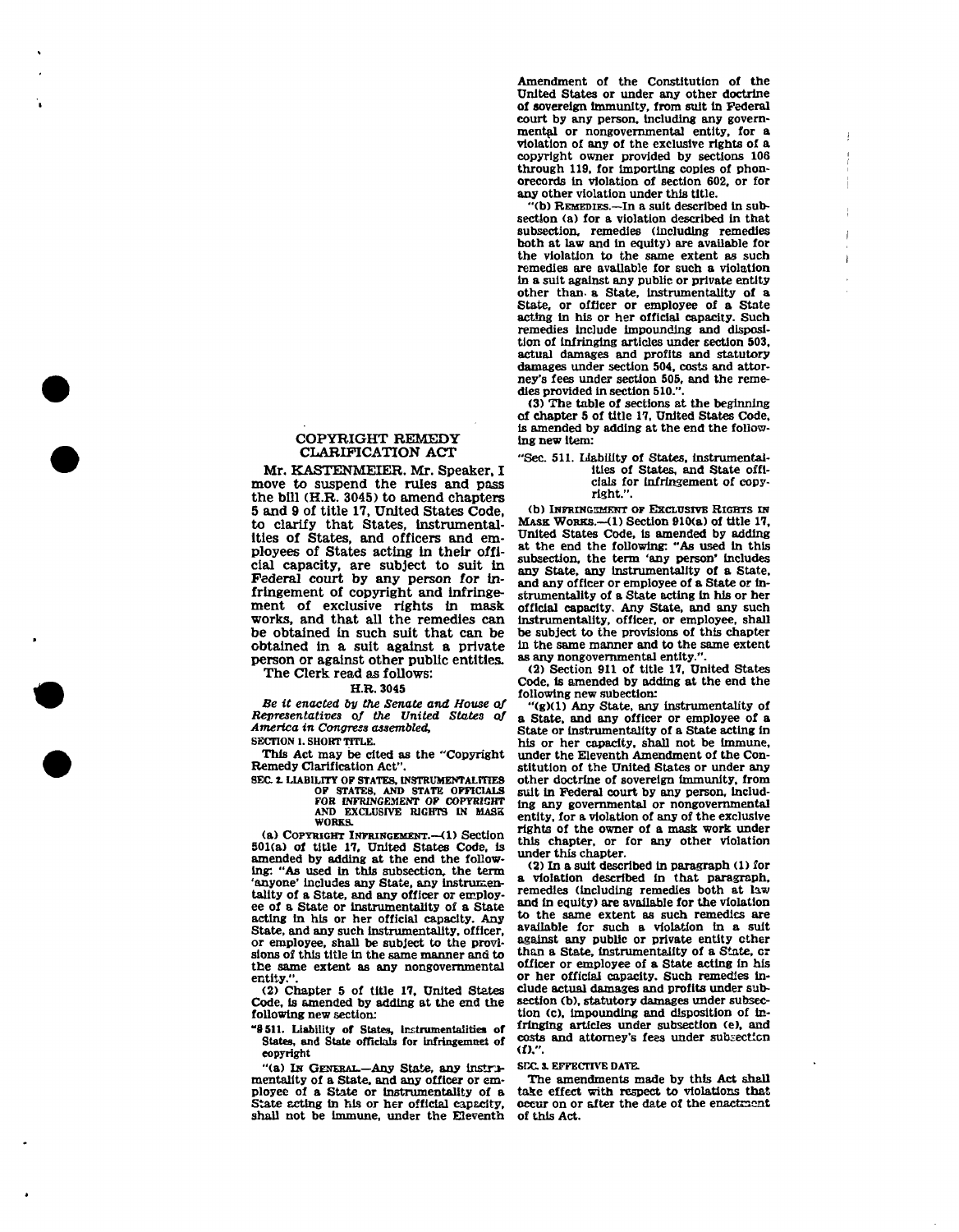The SPEAKER pro tempore. Pursuant to the rule, a second is not required on this motion.

The gentleman from Wisconsin [Mr. KASTENMEIER] will be recognized for 20 minutes, and the gentleman from California [Mr. MOORHEAD] will be recognized for 20 minutes.

The Chair recognizes the gentleman from Wisconsin [Mr. KASTENMEIER].

Mr. KASTENMEIER. Mr. Speaker, I yield myself such time as I may consume.

(Mr. KASTENMEIER asked and was given permission to revise and extend his remarks.)

Mr. KASTENMEIER. Mr. Speaker, in 1976, Congress enacted the Copyright Act, which completely revised our copyright laws. One of the law's central premises was that a uniform system should be established. Pursuant to this premise, the Congress decided that, in general, defendants in copyright infringement suits would be treated equally, no matter what their status. In other words, if States infringed copyrights, the Congress intended that they should be held fully liable, for money damages as well as other relief.

However, in 1985, the Supreme Court held in Atascadero State Hosptial versus Scanlon that unless Congress explicitly and unambiguously abrogates the 11th amendment, States are immune from suits for money damages. While Atascadero was not a copyright case, it raised analogousquestions about the copyright law. In fact, a number of Federal circuits have relied on Atascadero in deciding that, while Congress did intend to apply ail copyright infringement remedies to the States, the language of the statute is not sufficiently clear. They have therefore held that the States are immune.

Because of these decisions, copyright owners are often unable to obtain fair and full relief when their copyrights are infringed. Injunctive relief, which is still available, prevents only future violations. It does not compensate for past harm, as monetary damages do.

Pursuant to these decisions, copyright owners have also been denied statutory damages and attorneys' fees. These kinds of recoveries are often essential to protect the rights of individual authors and small entrepreneurs, and to enable them to obtain counsel. During consideration of H.R. 3045, some in the educational community suggested that we should make an exception to the law to exempt States from liability for statutory damages and attorneys' fees. The concerns that the educational community has raised were specifically addressed in the 1976 revision effort. In the interests of the uniformity and equity that are essential premises of the Copyright Act, these concerns were rejected. I believe that the agreements made at that time continue to be vaid and should be supported now.

H.R. 3045, the Copyright Remedy Clarification Act, will encourage the creative process that benefits us all. Unless the legitimate rights of copyright owners are protected, many authors will not take the risks that creative endeavors often entail.

H.R. 3045 simply clarifies what Congress intended in the 1976 Copyright Act. When States infringe copyrights, they are liable for money damages. It does so by incorporating certain standards set forth by the Supreme Court in its last term. These standards must be met in order effectively and constitutionally to abrogate the 11th amendment.

Another constitutional question that arose during the committee's examination of the 11th amendment has also been resolved. It is clear that Congress is constitutionally empowered to abrogate that amendment pursuant to its 14th amendment powers. However, Congress' powers to enact the copyright laws arise under article 1 of the Constitution. Until the Supreme Court's last term, it was unclear whether Congress had the power to abrogate the 11th amendment pursuant to article I. Last June, the Court decided five cases that led the committee to conclude that Congress does have such power. This potential constitutional obstacle to H.R. 3045 has therefore also been eliminated.

The Register of Copyrights and the administration recommend that the Congress enact H.R. 3045. In addition, a wide range of parties with diverse interests in the copyright law support this bill.

In short, through various judicial decisions issued after the copyright law was enacted, an important loophole in that law was created. H.R. 3045 fills that loophole. It clarifies that the intent of Congress in 1976 was to authorize imposition on the States of all available copyright infringement remedies, and that this continues to be our intent.

I thank my colleagues on the subcommittee, and in particular my colleague CARLOS MOORHEAD, for their strong support of this legislation. I urge my colleagues in the House to support it as well.

#### D 1330

Mr. MOORHEAD. Mr. Speaker, I yield myself such time as I may consume.

Mr. Speaker, I would like to concur in the remarks of the chairman of the Subcommittee on Courts, Intellectual Property and Administration of Justice, Mr. KASTENMEIER, and indicate my strong support for H.R. 3045, the Copyright Remedy Clarification Act. I would also like to commend the ranking member of the full Judicary Committee, Mr. FISH, as well as other members of the subcommittee for taking the initiative on this important issue.

The need for a careful study of the law in this area and indeed for the leg-

islation was prompted by the Supreme Court's decision in *Atascadero State Hospital* v. *Scanlon,* 473 U.S. 234 (1985). In Atacadero the Supreme Court held that in order for Congress to abrogate State's immunity in a statute it must specifically include States in the defendant class. After Atascadero, several district courts addressing the issue found that States were immune from suit for damages in copyright infringement cases. These courts rather than looking at the Copyright Act is a whole, focused instead on the language that Congress had written in establishing the defendant class in the copyright act and found that congressional intent was less than clear with regard to whether or not the States were covered.

It was back on August 3, 1987, that the chairman and I wrote to Ralph Oman, the Register of Copyrights, requesting that the Copyright Office conduct a study of the copyright liability of the States and the 11th amendment. The Copyright Office report for which I commend Mr. Oman and his fine, staff was submitted on June 27, 1988, and concluded that:

• • • Congress intended to hold States responsible under the Federal copyright law, and that copyright owners have demonstrated that they will suffer Immediate harm if they are unable to sue Infringing States in Federal court for money damages.

Using the Copyright Office report as a starting point, the Courts Subcommittee held 2 days of hearings on H.R. 3045. The thust of the majority of the testimony presented to the subcommittee concurred with the conclusion of the Copyright Office report and urged Congress to act quickly before the problem became greater. I was not a member of the Courts Subcommittee when it considered the 1976 revision of the Copyright Office. It is clear to me that Congress in fact intended to cover the States under the 1976 act and H.R. 3045 is merely a reaffirmation of the that intent. It is also important to note that H.R. 3045 will in no way change the substantive rights of copyright owners. Mr. Speaker, H.R. 3045 has strong support from the vast majority of the copyright community and accordingly, I urge my colleagues' support for the legislation.

Mr. Speaker, I yield such time as he may consume to the gentleman from New York [Mr. FISH].

Mr. FISH. Mr. Speaker, I rise in support of H.R. 3045, which would amend the Copyright Act to provide that a State may be sued in Federal court for Infringement. This is merely a reaffirmation of Congress' original intent when it enacted the 1976 revision of the Copyright Act, but it is important we do so, and I commend the chairman of the Subcommittee on Courts. Intellectual Property and the Administration of Justice, Mr. KASTENMEIER, as well as the ranking minority member of the subcommittee, Mr. MOORHEAD.